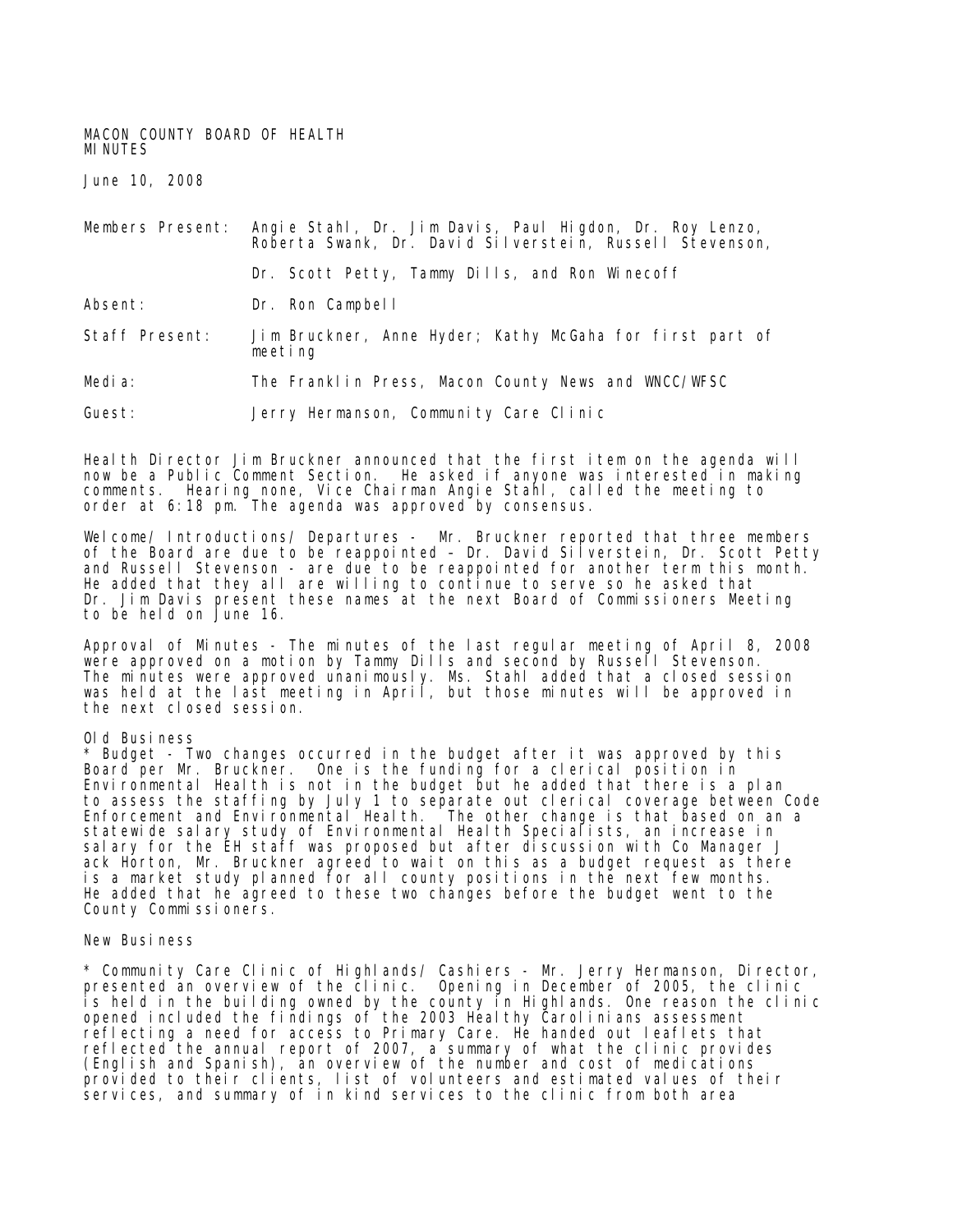hospitals and from the Public Health Center. He added that about 50% of the clients served are Hispanic and 84% of patients served are from working families. Mr. Bruckner and Anne Hyder thanked Jerry for attending and for providing this valuable service and Anne recognized Kathy McGaha who was present tonight and noted Kathy was a member of the Board for the Community Care Clinic.

\* By-laws/Operating Procedures BOH - Mr. Bruckner summarized the rational for moving from By Laws to Operating Procedures for the Board of Health and noted the major changes from the previous By Laws. On a motion by Ron Winecoff and second by Roberta Swank, the Operating Procedures for the Board of Health were approved unanimously.

\* Delegation of Authority Policy - Referring to the copy provided in the folders, Mr. Bruckner noted that this document won't need separate approval now that the Operating Procedures were approved unless there were questions. No questions were noted.

\* Health Director Job Description - No action was necessary, but Mr. Bruckner referred to the updated Health Director Job Description located in each member's folder noting that job descriptions for Public Health employees should be updated annually.

\* Approval of Fees for Temporary Food Establishments - Two handouts were provided to members - a fact sheet on the fee as mandated by the state and another handout reflecting an estimate of the permit fees that will be collected in the coming years. After discussion and many questions, no motion was made to approve the fees however in summary Mr. Bruckner noted that he still has to collect these fees as mandated by the state.

\* New Software - A agreement has been established with a software program that will allow connectivity with the consumer and the Departments of Environmental Health, Code Enforcement, Erosion Control, Planning and the Tax Office. Mr. Bruckner indicates that EH specialists will be able to access all this information by laptop while in the field eventually. In September, the EH section will go live with this program.

\* Medicaid Cost Settlement - Explaining the rationale of the cost settlement, Mr. Bruckner noted that the state will change the system next year.

\* Health Check Position - Explaining that the state funded about 56% of the position that was with the Department and not being able to get additional funding from the state, Mr. Bruckner noted he chose not to continue to house this position. He added that there is a safety net in place to allow Carolina Access Medicaid program to take on that function anyway.

\* Shared Human Resources Position - Health/DSS - Mr. Bruckner reviewed the original plan to have a shared position to address HR needs within these two departments however he added that the state would not approve that position. He noted he is also looking for someone to function as a Planner/Evaluator and since the state will approve that position, he will design it to serve both HR and Planner/Evaluator roles.

\* Annual Report Local Disease Incidence and Trends - Referring to the handout entitled 'Communicable Disease Trends in Macon County' as summarized by Stan Polanski, PA, Anne Hyder reviewed the document.

\* Adoption of new Well Rules - Mr. Bruckner asked for approval to adopt the new well rules and explained this is a mandate to get the Board's approval per the Attorney General's Office or we will loose our tort protection under the state. A motion was made by Dr. Jim Davis to rescind any previous ordinances or rules related to private drinking water wells within the county and to adopt the new well rules per NC General Statute. A second was made by